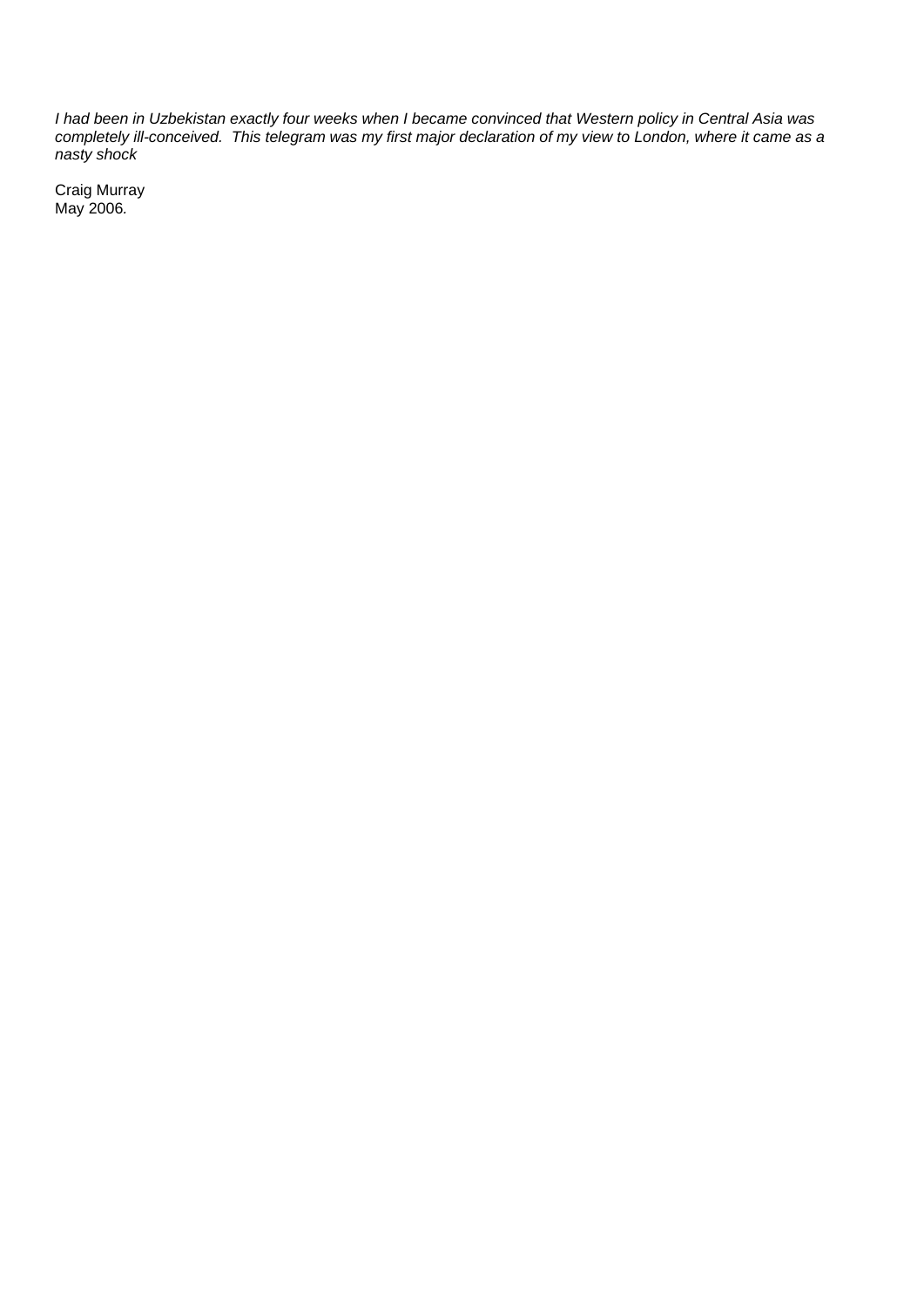Confidential FM Tashkent TO FCO, Cabinet Office, DFID, MODUK, OSCE Posts, Security Council Posts

16 September 02

SUBJECT: US/Uzbekistan: Promoting Terrorism SUMMARY

US plays down human rights situation in Uzbekistan. A dangerous policy: increasing repression combined with poverty will promote Islamic terrorism. Support to Karimov regime a bankrupt and cynical policy.

## DETAIL

The Economist of 7 September states: "Uzbekistan, in particular, has jailed many thousands of moderate Islamists, an excellent way of converting their families and friends to extremism." The Economist also spoke of "the growing despotism of Mr Karimov" and judged that "the past year has seen a further deterioration of an already grim human rights record". I agree.

Between 7,000 and 10,000 political and religious prisoners are currently detained, many after trials before kangaroo courts with no representation. Terrible torture is commonplace: the EU is currently considering a demarche over the terrible case of two Muslims tortured to death in jail apparently with boiling water. Two leading dissidents, Elena Urlaeva and Larissa Vdovna, were two weeks ago committed to a lunatic asylum, where they are being drugged, for demonstrating on human rights. Opposition political parties remain banned. There is no doubt that September 11 gave the pretext to crack down still harder on dissent under the guise of counter-terrorism.

Yet on 8 September the US State Department certified that Uzbekistan was improving in both human rights and democracy, thus fulfilling a constitutional requirement and allowing the continuing disbursement of \$140 million of US aid to Uzbekistan this year. Human Rights Watch immediately published a commendably sober and balanced rebuttal of the State Department claim.

Again we are back in the area of the US accepting sham reform [a reference to my previous telegram on the economy]. In August media censorship was abolished, and theoretically there are independent media outlets, but in practice there is absolutely no criticism of President Karimov or the central government in any Uzbek media. State Department call this selfcensorship: I am not sure that is a fair way to describe an unwillingness to experience the brutal methods of the security services.

Similarly, following US pressure when Karimov visited Washington, a human rights NGO has been permitted to register. This is an advance, but they have little impact given that no media are prepared to cover any of their activities or carry any of their statements. The final improvement State quote is that in one case of murder of a prisoner the police involved have been prosecuted. That is an improvement, but again related to the Karimov visit and does not appear to presage a general change of policy. On the latest cases of torture deaths the Uzbeks have given the OSCE an incredible explanation, given the nature of the injuries, that the victims died in a fight between prisoners.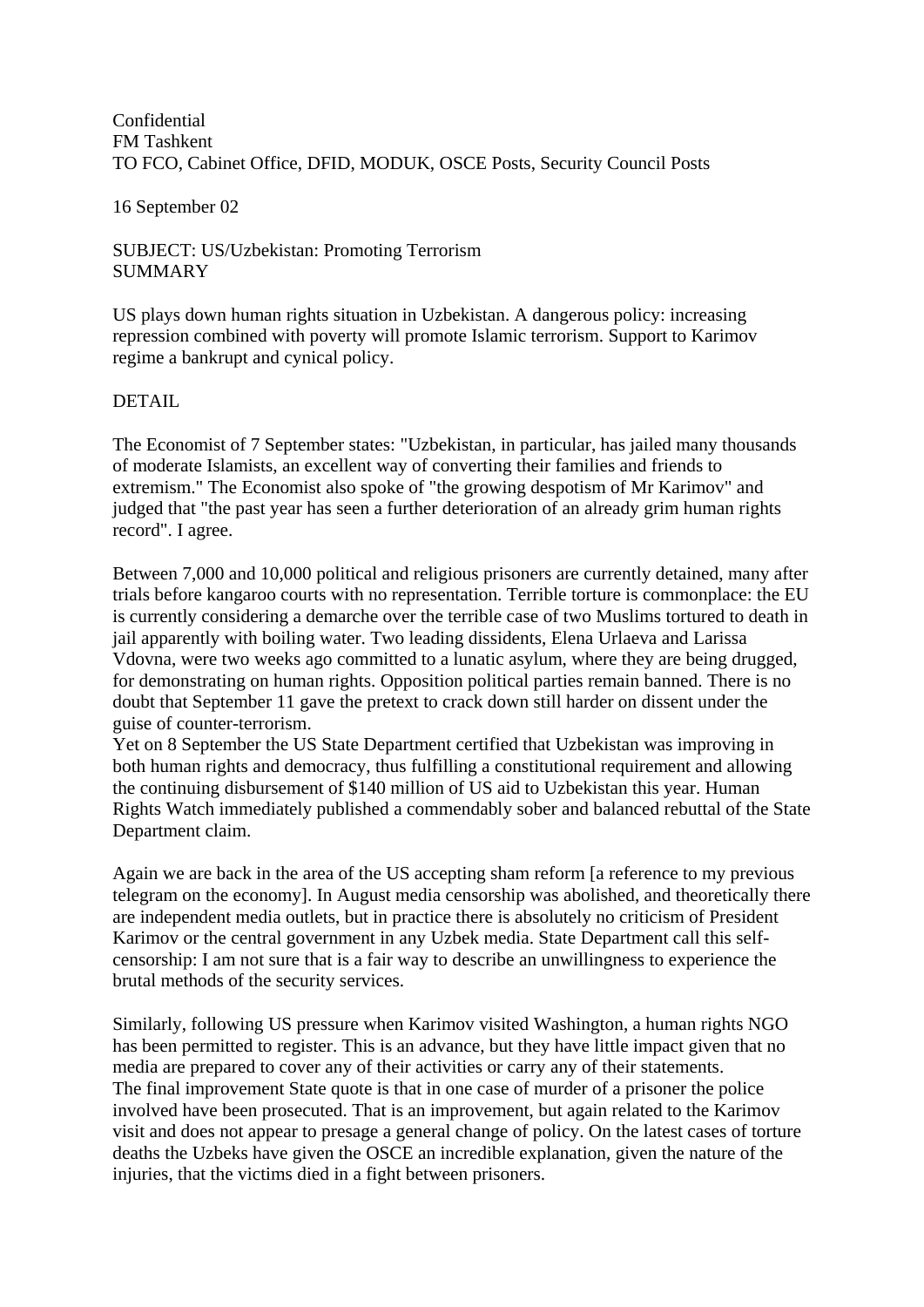But allowing a single NGO, a token prosecution of police officers and a fake press freedom cannot possibly outweigh the huge scale of detentions, the torture and the secret executions. President Karimov has admitted to 100 executions a year but human rights groups believe there are more. Added to this, all opposition parties remain banned (the President got a 98% vote) and the Internet is strictly controlled. All Internet providers must go through a single government server and access is barred to many sites including all dissident and opposition sites and much international media (including, ironically, waronterrorism.com). This is in essence still a totalitarian state: there is far less freedom than still prevails, for example, in Mugabe's Zimbabwe. A Movement for Democratic Change or any judicial independence would be impossible here.

Karimov is a dictator who is committed to neither political nor economic reform. The purpose of his regime is not the development of his country but the diversion of economic rent to his oligarchic supporters through government controls. As a senior Uzbek academic told me privately, there is more repression here now than in Brezhnev's time. The US are trying to prop up Karimov economically and to justify this support they need to claim that a process of economic and political reform is underway. That they do so claim is either cynicism or self-delusion.

This policy is doomed to failure. Karimov is driving this resource-rich country towards economic ruin like an Abacha. And the policy of increasing repression aimed indiscriminately at pious Muslims, combined with a deepening poverty, is the most certain way to ensure continuing support for the Islamic Movement of Uzbekistan. They have certainly been decimated and disorganised in Afghanistan, and Karimov's repression may keep the lid on for years – but pressure is building and could ultimately explode.

I quite understand the interest of the US in strategic airbases and why they back Karimov, but I believe US policy is misconceived. In the short term it may help fight terrorism but in the medium term it will promote it, as the Economist points out. And it can never be right to lower our standards on human rights. There is a complex situation in Central Asia and it is wrong to look at it only through a prism picked up on September 12. Worst of all is what appears to be the philosophy underlying the current US view of Uzbekistan: that September 11 divided the World into two camps in the "War against Terrorism" and that Karimov is on "our" side.

If Karimov is on "our" side, then this war cannot be simply between the forces of good and evil. It must be about more complex things, like securing the long-term US military presence in Uzbekistan. I silently wept at the 11 September commemoration here. The right words on New York have all been said. But last week was also another anniversary – the US-led overthrow of Salvador Allende in Chile. The subsequent dictatorship killed, dare I say it, rather more people than died on September 11. Should we not remember then also, and learn from that too? I fear that we are heading down the same path of US-sponsored dictatorship here. It is ironic that the beneficiary is perhaps the most unreformed of the World's old communist leaders.

We need to think much more deeply about Central Asia. It is easy to place Uzbekistan in the "too difficult" tray and let the US run with it, but I think they are running in the wrong direction. We should tell them of the dangers we see. Our policy is theoretically one of engagement, but in practice this has not meant much. Engagement makes sense, but it must mean grappling with the problems, not mute collaboration. We need to start actively to state a distinctive position on democracy and human rights, and press for a realistic view to be